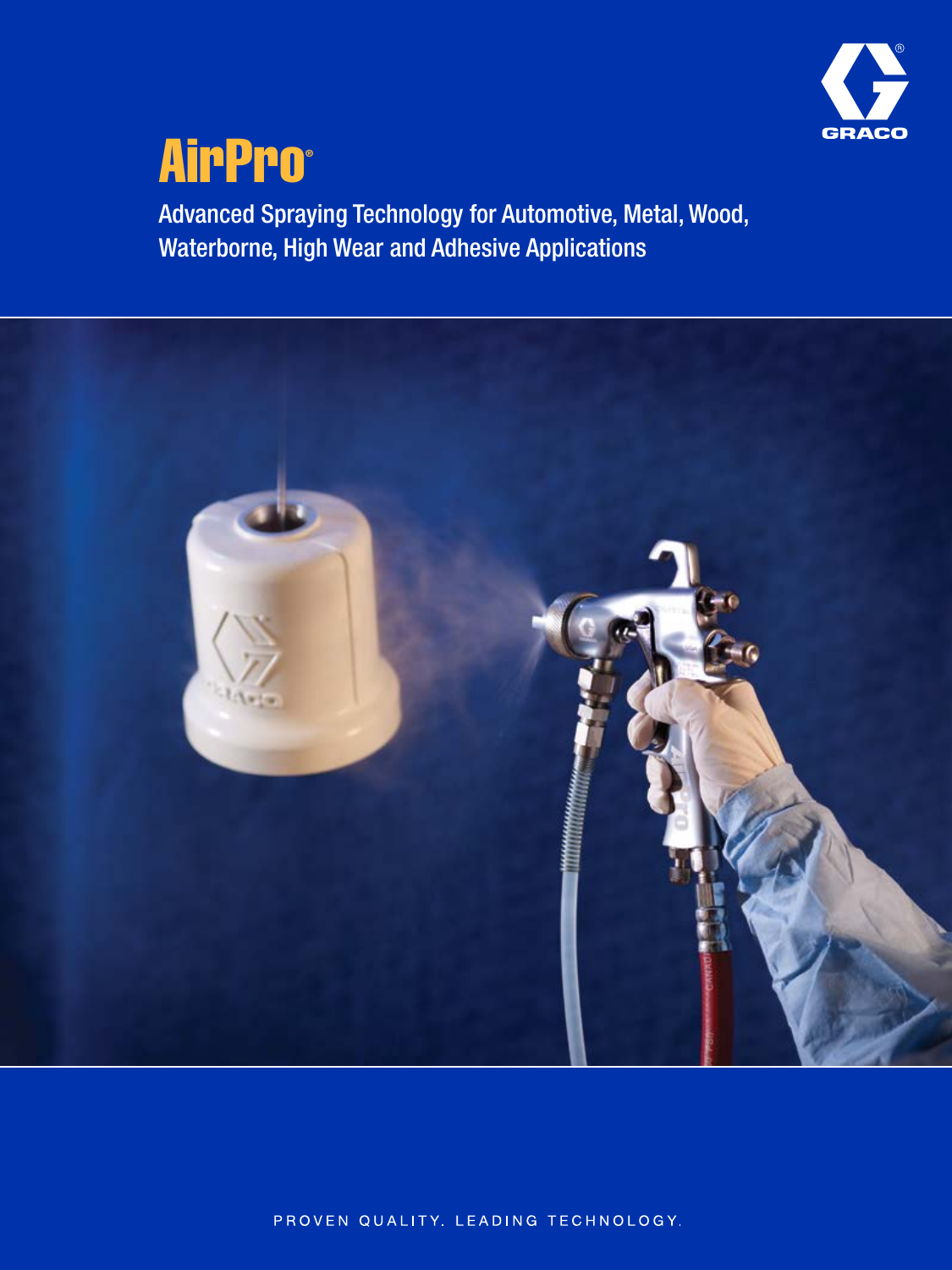# AirPro Air Spray Gun

# Advanced Spraying Technology

The AirPro air spray gun delivers exceptional spray performance while addressing your environmental and operator concerns - whether you're a custom shop or a high volume manufacturing facility.

- Optimize spray performance with our cutting edge aircap and nozzle design
- Choose from a wide range of gun models to meet the needs of your specific application
- Maximize operator comfort with our lightweight design, low trigger force and ergonomic handle
- Reduce maintenance and downtime with fewer gun parts



# Versatile Aircaps

Meet the needs of your environment with three different air spray technologies. Graco's AirPro gun has the versatility and flexibility to accommodate a variety of applications to fit your spraying needs.

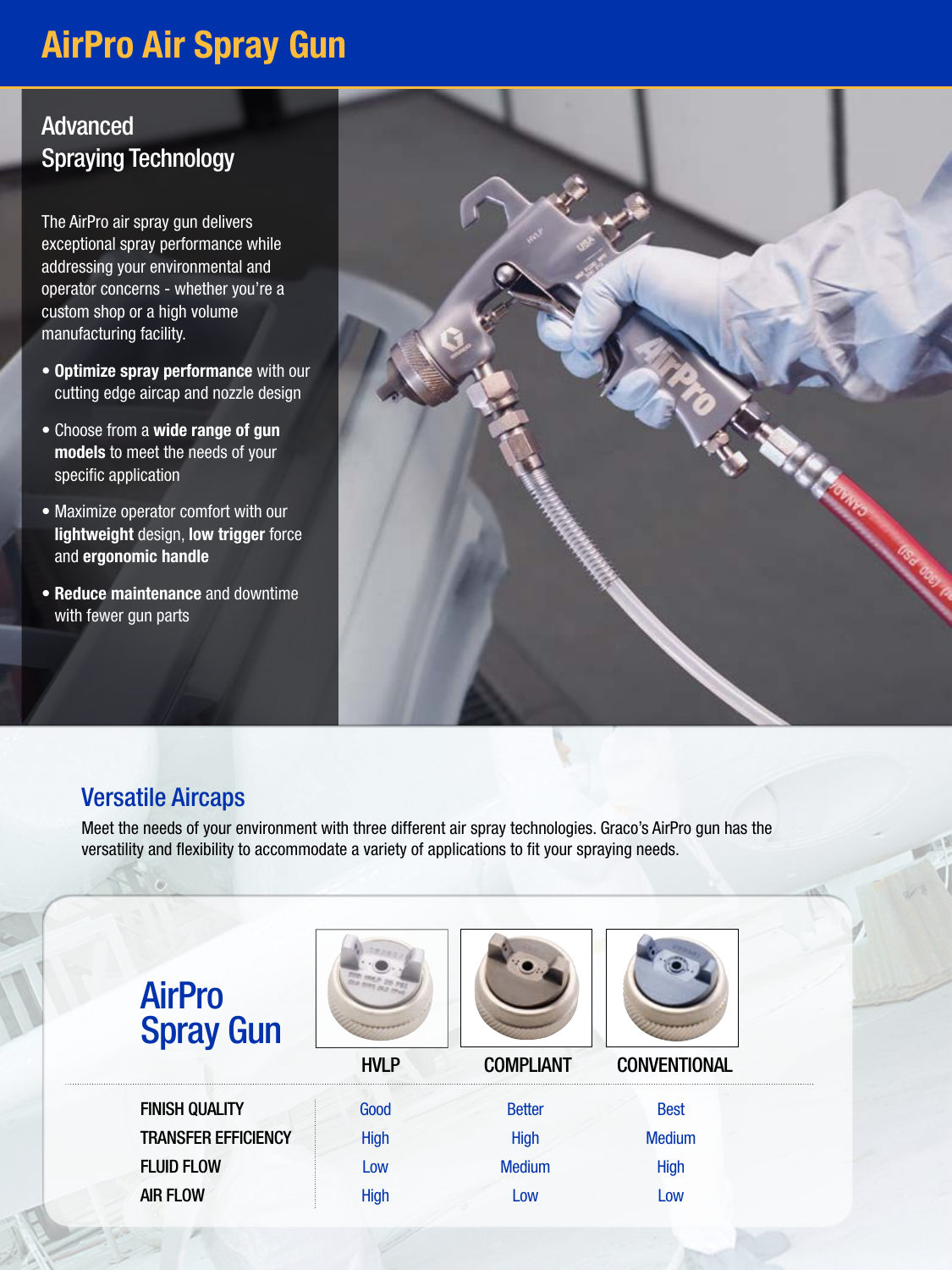# Ultimate Spraying Excellence

# Apply Superior Quality Finishes

With one of the best spray patterns in the industry, the AirPro gun is a real stand-out!

- Even material distribution through the spray pattern for optimum coverage
- Improved transfer efficiency through reduced air consumption
- Uniform air flow through reduced spray turbulence
- Enhanced atomization through material-specific aircaps

To test these key features, Graco uses multi-dimensional imaging to measure material spray density and material distribution.

Red indicates dense particles

Į

• Blue indicates dispersed particles

As shown in the picture, an even blue pattern throughout is desired at the spray target.



which automatically analyzes spray pattern excellence – guaranteeing outstanding finish quality.



# Maximize Operator Comfort and Increase Productivity

Ergonomically designed for superior handling, the AirPro guns maximize productivity by minimizing operator fatigue and discomfort:

- Well balanced and lightweight (410 grams) gun makes it easier to spray at a steady rate all day
- Ultra-light trigger pull reduces operator muscle stress
- Ergonomic gun handle provides a comfortable grip
- Rounded control knobs for operator comfort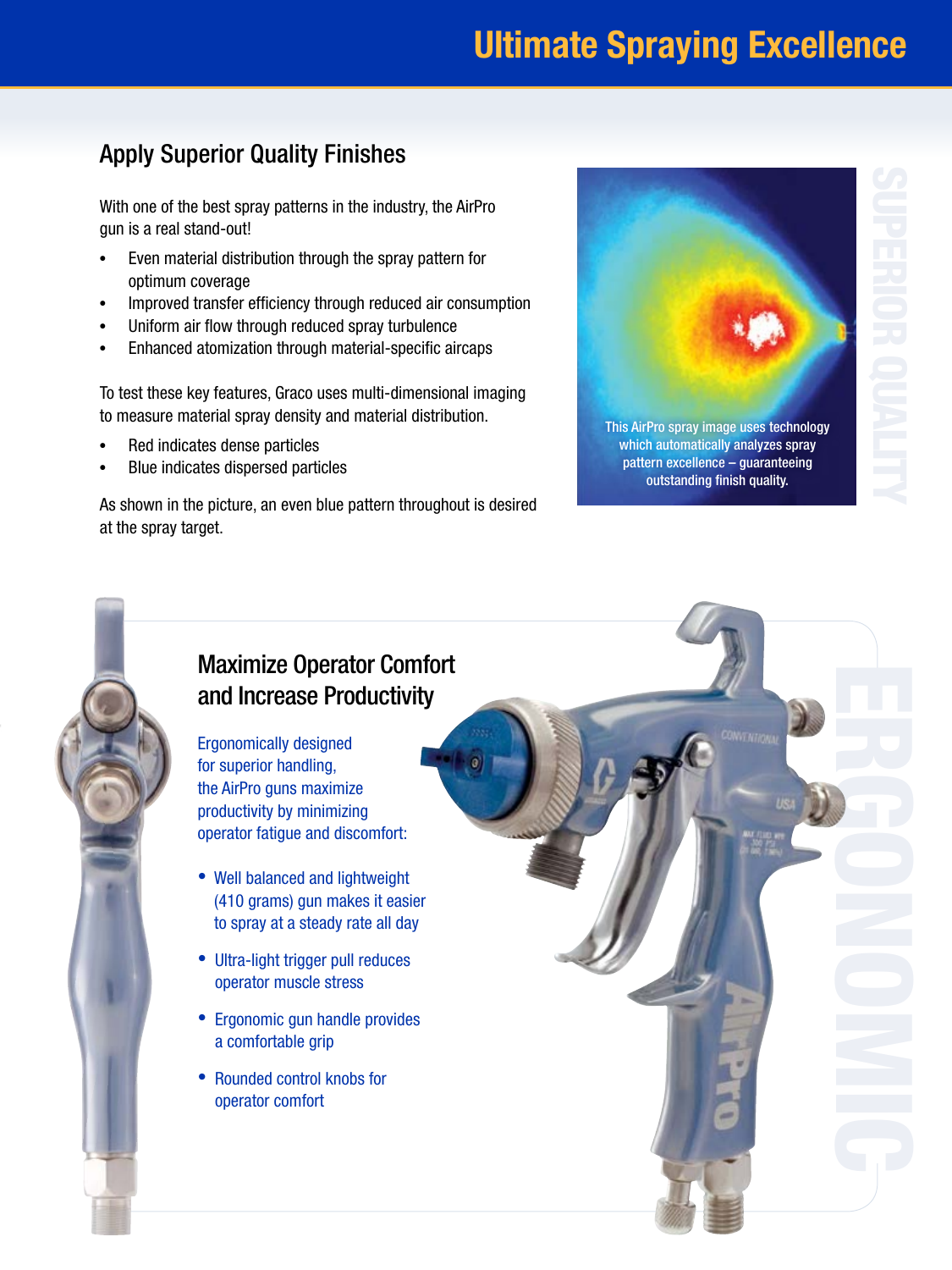# Applications



# Wood

Aircaps and nozzles are specifically designed for wood finishing applications that require uniform material distribution at low pressures.

- **Stains**
- NGRs
- **Toners**

Needle/nozzle sizes available in 0.020", 0.030" and 0.040" (0.5, 0.8, and 1.0 mm).



# **Waterborne**

Aircaps designed to spray environmentally friendly waterborne materials even with high solids content.

- Lacquers
- UV materials
- **Paints**

Needle/nozzle sizes available in 0.030", 0.042" and 0.055" (0.8, 1.1, and 1.4 mm).



# Adhesive

Unique aircaps designed for spraying waterborne and solventborne adhesives and sealants.

For use in a variety of industries.

- Furniture
- **Automotive**
- **Packaging**

Needle/nozzle sizes in 0.051" and 0.70" (1.3 and 1.8 mm).

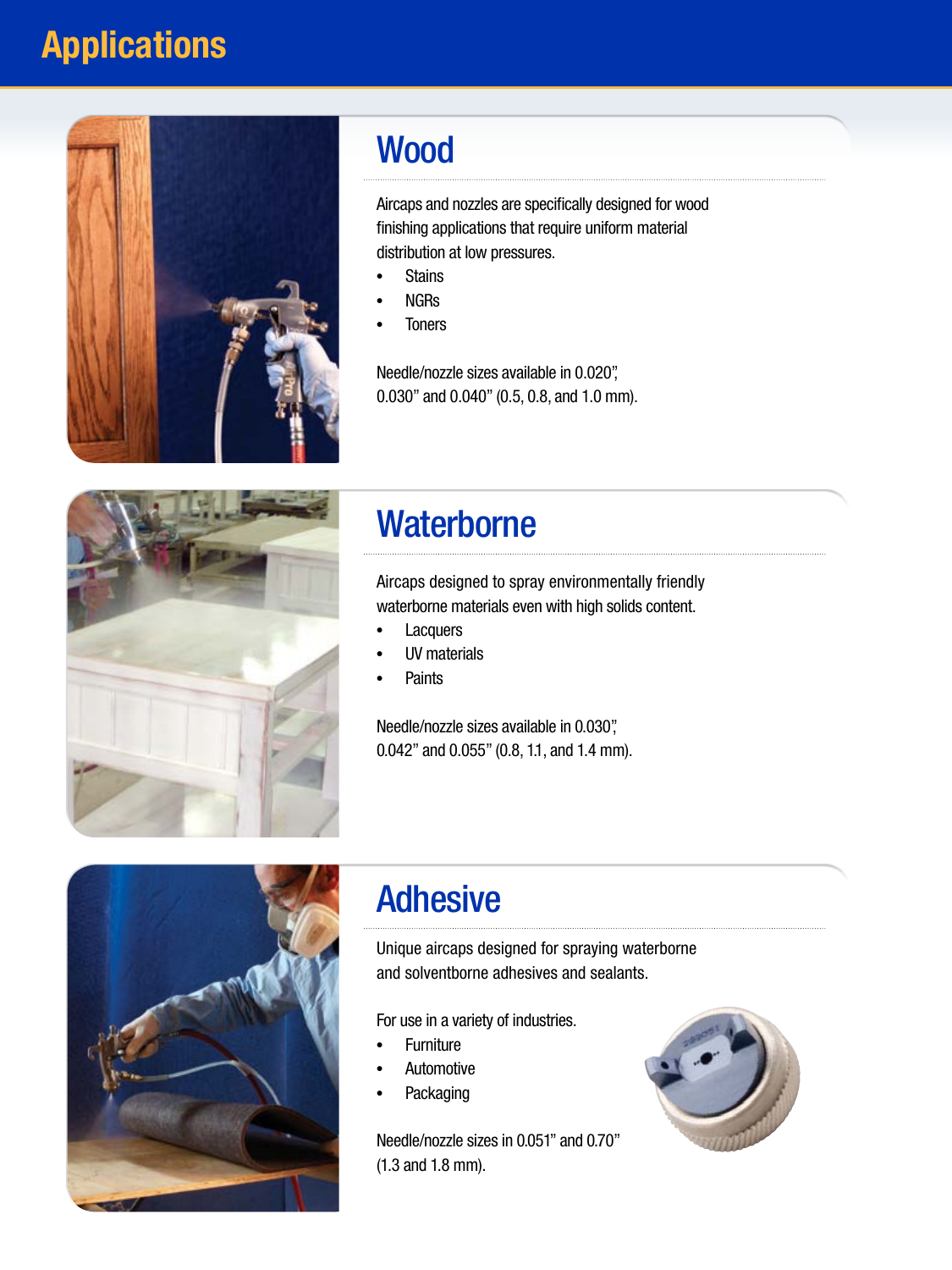# General Metal

The AirPro gun is ideal for metal parts fabricators and metal finishing shop operations requiring high quality paint jobs.

Works well with a wide variety of industrial coatings.

- **Urethanes**
- **Epoxies**
- **Latex**
- 2 component materials

Needle/nozzle sizes range from 0.020" up to 0.110" (0.5-2.8 mm).

# High Wear

These guns are designed with a carbide nozzle and needle tip for long life with abrasive materials.

- **Enamels**
- **Ceramics**
- **Metallics**
- High solids



CARBIDE NEEDLE/NOZZLE

Available in 4 needle/nozzle sizes, 0.059", 0.070", 0.086" and 0.110" (1.5, 1.8, 2.2 and 2.8 mm).

# Automotive

Whether painting a car, motorhome, truck or bus, the AirPro spray gun provides excellent atomization for Class A finishes.

It is optimized to paint:

- Base coats
- Clear coats
- **Primers**

Needle/nozzle sizes from 0.030" to 0.055" (0.8-1.4 mm).





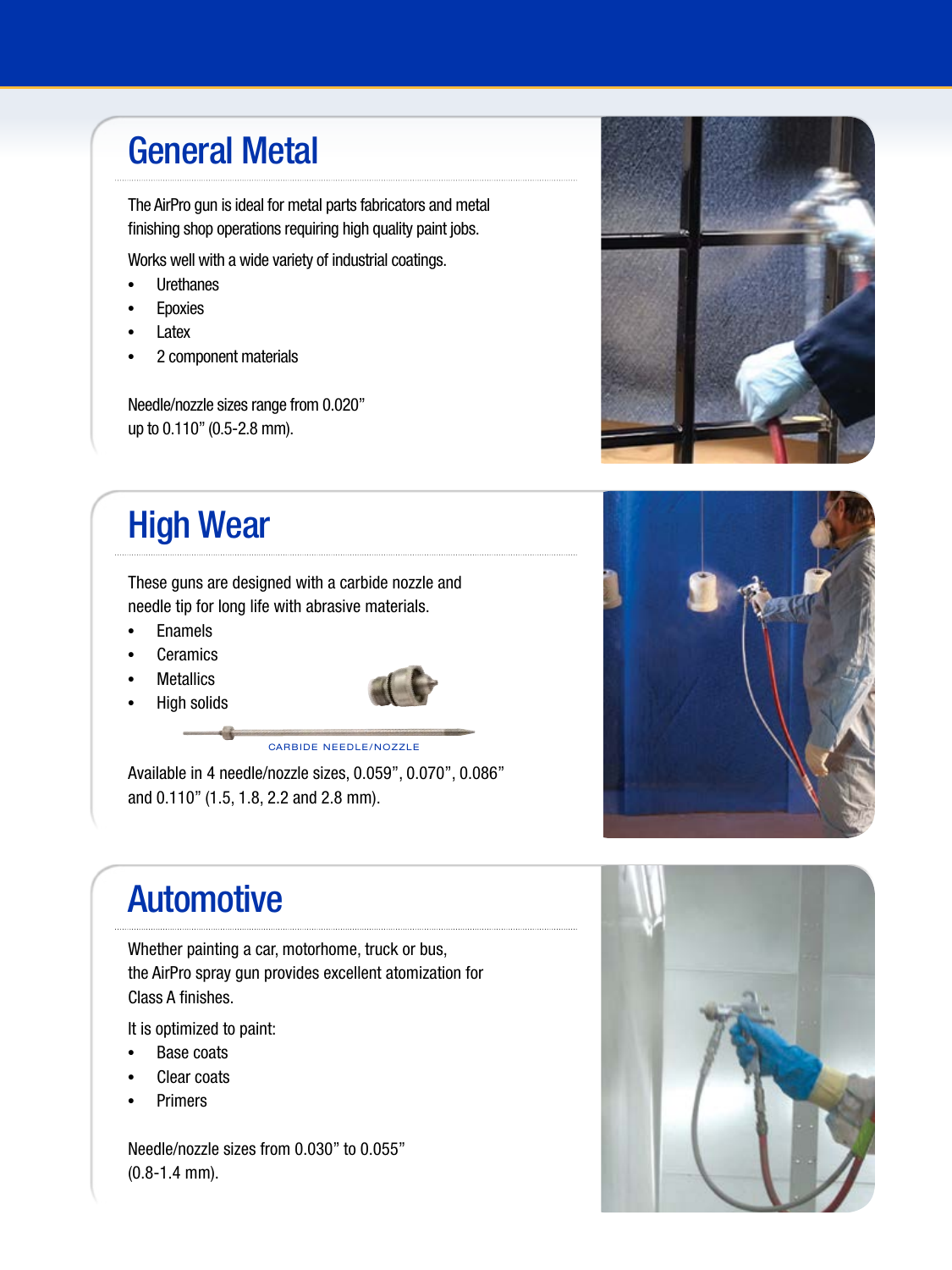# Triton Packages

# High Performance Finishing!



Quality pumps enhance any finishing system. Paired with AirPro spray guns, the TRITON air-operated diaphragm spray package applies a high quality, decorative finish to wood and metal parts.

# Triton is a more effective alternative to traditional pressure pots and standard diaphragm pumps.

# High Quality Finish

Low pulsation output and smooth pump changeover deliver a consistent spray pattern.



## Easy-to-use

Quick color changes and fast material refills save time and money.



# **Rugged Construction**

Stainless steel or aluminum pump handles a wide variety of fluids.



# Bold Union of **Performance** and Comfort

Combine spraying excellence with operator comfort and many other clever innovations, and you get the AirPro air spray gun from Graco. Ergonomically designed for superior handling, the AirPro guns have a soft, controlled and adjustable spray pattern with less overspray.

1

3

- 1. Aircaps in three air spray technologies to fit the needs of your environment 2
- 2. Two piece needle with replaceable tip reduces operating costs
- 3. Quick turn retaining ring which captures aircap upon disassembly
- 4. Long life needle packing for reduced downtime
- 5. Ultra-light trigger pull reduces operator fatique
- 6. Inlet pressure adjustment (cheater) valve increases spraying flexibility
- 7. Air flow consumption designed to meet environmental compliance
- 8. Uniform air flow for reduced turbulence
- 9. Ergonomic knobs provide excellent operator comfort
- 10. One of the lightest weight (410 grams) guns in its category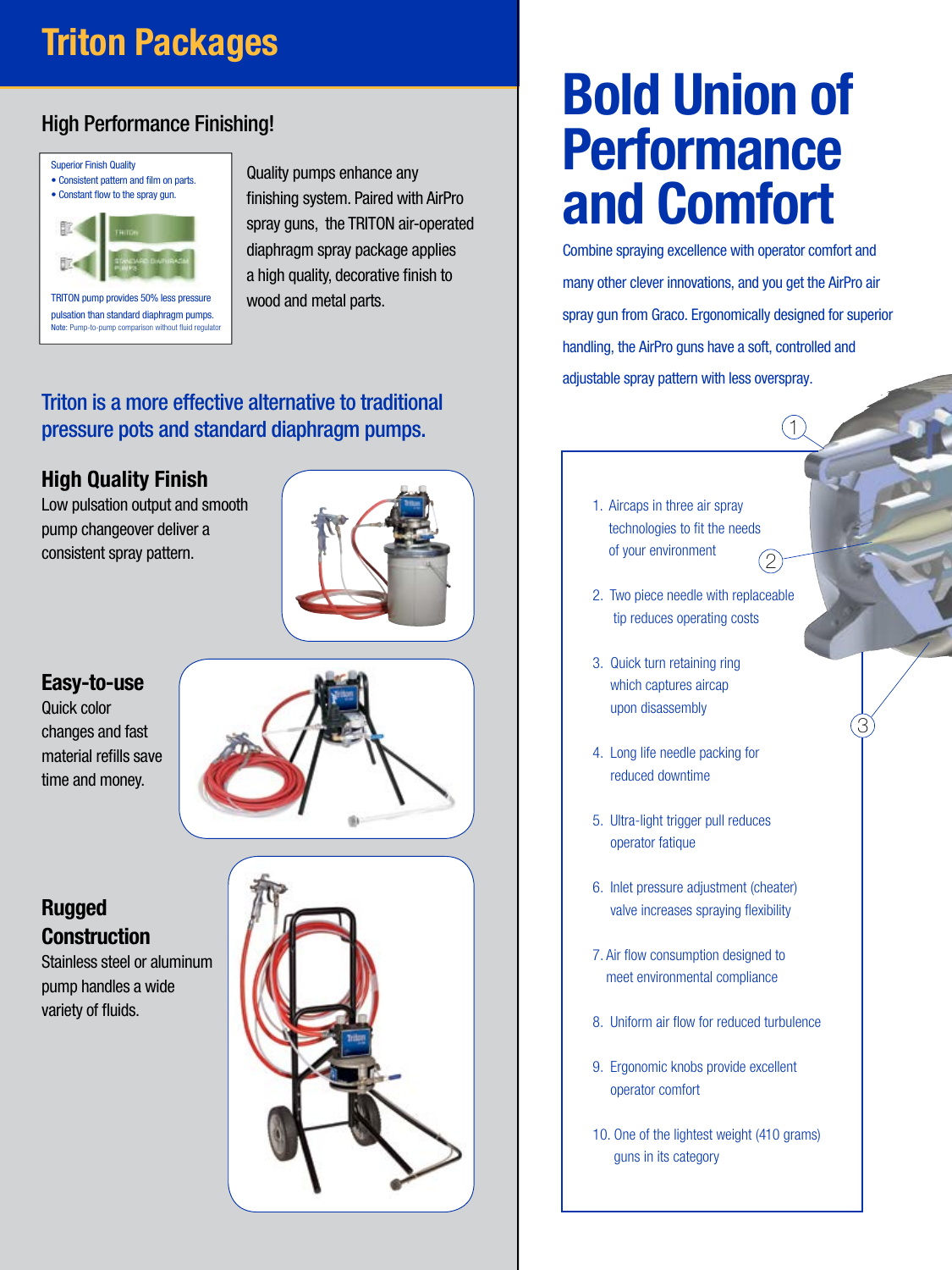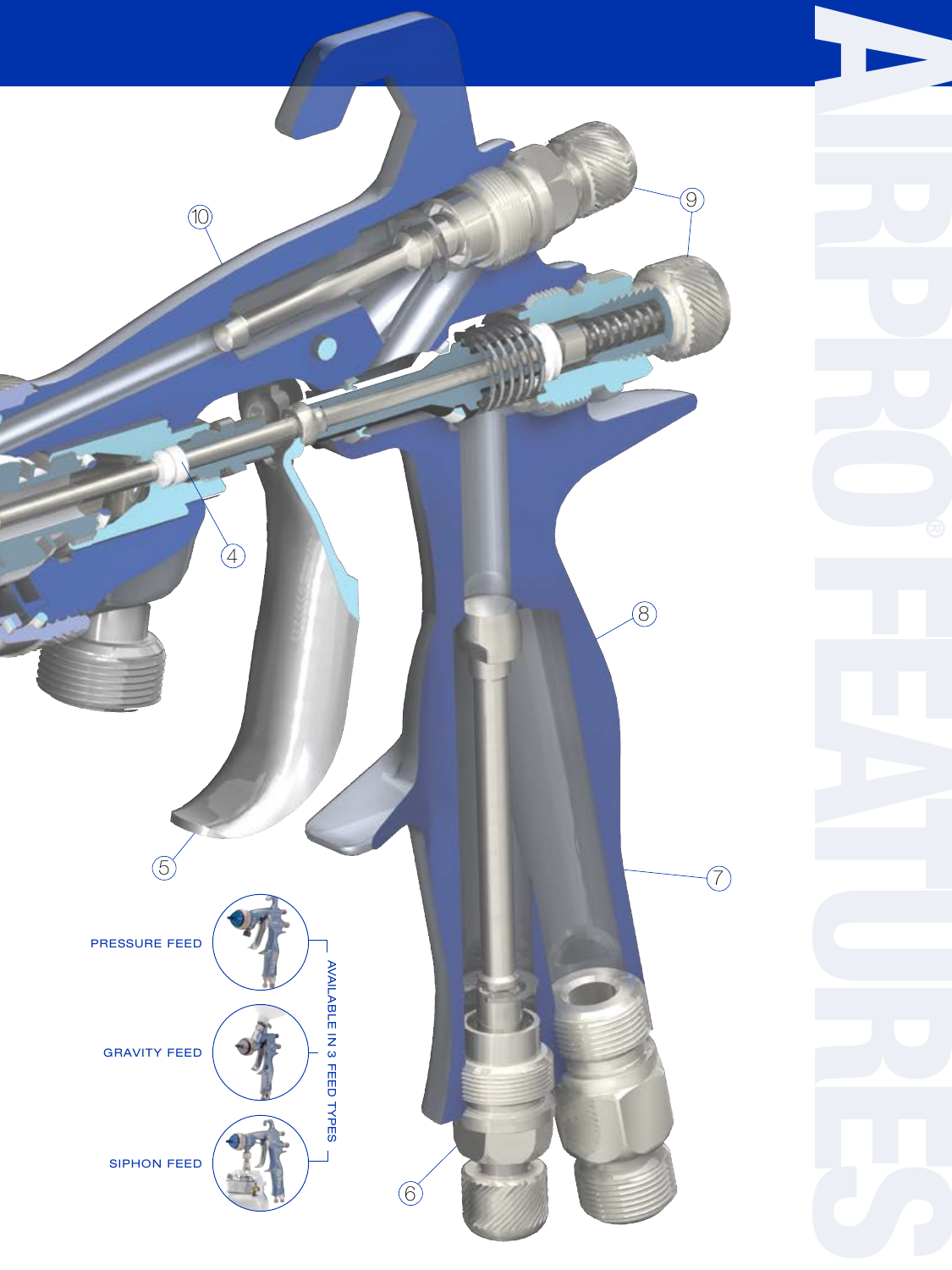## How To Order:

- **O** Determine feed (pressure, gravity or siphon)
- **<sup>3</sup>** If pressure feed, identify application type
- **3** Select spray type (conventional, HVLP or compliant)
- **<sup>3</sup>** Select material viscosity
- **5** Select average flow rate

| <b>MATERIAL VISCOSITY</b> | <b>VISCOSITY (centipoise)</b> |
|---------------------------|-------------------------------|
| <b>Light</b>              | $5 - 15$                      |
| <b>Light-Medium</b>       | $15 - 30$                     |
| <b>Medium</b>             | $30 - 70$                     |
| <b>Medium-Heavy</b>       | 70-100                        |
| <b>Heavy</b>              | >100                          |

## PRESSURE FEED

|        | <b>General Metal Spray Guns</b> |            | 200 TL           |                   |            |                   |
|--------|---------------------------------|------------|------------------|-------------------|------------|-------------------|
| Part   |                                 | Nozzle     | <b>Material</b>  | <b>Flow</b>       |            | Needle/           |
| Number | <b>Spray Type</b>               | in. (mm)   | <b>Viscosity</b> | oz/min (I/min)    | Aircap Kit | <b>Nozzle Kit</b> |
| 288726 | Conventional                    | 0.020(0.5) | light            | 4-8 (0.12-0.24)   | 289773     | 289458            |
| 288929 | Conventional                    | 0.030(0.8) | light            | 4-12 (0.12-0.35)  | 289773     | 289459            |
| 288930 | Conventional                    | 0.042(1.1) | light-medium     | 8-20 (0.24-0.59)  | 289773     | 289460            |
| 288931 | Conventional                    | 0.055(1.4) | medium           | 16-30 (0.47-0.89) | 289773     | 289462            |
| 288932 | Conventional                    | 0.070(1.8) | medium-heavy     | 16-35 (0.47-1.04) | 289784     | 289464            |
| 288933 | Conventional                    | 0.086(2.2) | medium-heavy     | 16-40 (0.47-1.18) | 289068     | 289466            |
| 288934 | Conventional                    | 0.110(2.8) | heavy            | 16-45 (0.47-1.33) | 289069     | 289467            |
| 288935 | <b>HVLP</b>                     | 0.020(0.5) | light            | 4-8 (0.12-0.24)   | 289041     | 289458            |
| 288936 | <b>HVLP</b>                     | 0.030(0.8) | light            | 4-10 (0.12-0.30)  | 289041     | 289459            |
| 288937 | <b>HVLP</b>                     | 0.042(1.1) | light-medium     | $6-12(0.18-0.35)$ | 289041     | 289460            |
| 288938 | <b>HVLP</b>                     | 0.055(1.4) | medium           | 12-18 (0.36-0.53) | 289041     | 289462            |
| 288939 | <b>HVLP</b>                     | 0.070(1.8) | medium-heavy     | 16-20 (0.47-0.59) | 289041     | 289464            |
| 288940 | <b>HVLP</b>                     | 0.086(2.2) | medium-heavy     | 18-22 (0.53-0.65) | 289070     | 289466            |
| 288941 | <b>HVLP</b>                     | 0.110(2.8) | heavy            | 20-24 (0.59-0.71) | 289043     | 289467            |
| 288942 | Compliant                       | 0.020(0.5) | light            | 4-8 (0.12-0.24)   | 289042     | 289458            |
| 288943 | Compliant                       | 0.030(0.8) | light            | 4-10 (0.12-0.30)  | 289042     | 289459            |
| 288944 | Compliant                       | 0.042(1.1) | light-medium     | 6-12 (0.18-0.35)  | 289042     | 289460            |
| 288945 | Compliant                       | 0.055(1.4) | medium           | 12-18 (0.36-0.53) | 289042     | 289462            |
| 288946 | Compliant                       | 0.070(1.8) | medium-heavy     | 16-20 (0.47-0.59) | 289042     | 289464            |
| 288947 | Compliant                       | 0.086(2.2) | medium-heavy     | 18-22 (0.53-0.65) | 289044     | 289466            |
| 288948 | Compliant                       | 0.110(2.8) | heavy            | 20-24 (0.59-0.71) | 289045     | 289467            |

市

## General Metal with Stainless Steel Tip

| Part   |                   | <b>Nozzle</b> | <b>Material</b> | <b>Flow</b>       |            | Needle/    |
|--------|-------------------|---------------|-----------------|-------------------|------------|------------|
| Number | <b>Spray Type</b> | in. $(mm)$    | Viscosity       | oz/min (l/min)    | Aircap Kit | Nozzle Kit |
| 288949 | Conventional      | 0.042(1.1)    | light-medium    | 8-20 (0.24-0.59)  | 289773     | 289461     |
| 288950 | Conventional      | 0.055(1.4)    | medium          | 16-30 (0.47-0.89) | 289773     | 289463     |
| 288951 | Conventional      | 0.070(1.8)    | medium-heavy    | 16-35 (0.47-1.04) | 289784     | 289465     |
| 288952 | <b>HVLP</b>       | 0.042(1.1)    | light-medium    | $8-14(0.24-0.41)$ | 289041     | 289461     |
| 288953 | <b>HVLP</b>       | 0.055(1.4)    | medium          | 12-16 (0.36-0.53) | 289041     | 289463     |
| 288954 | <b>HVLP</b>       | 0.070(1.8)    | medium-heavy    | 16-20 (0.47-0.59) | 289041     | 289465     |
| 288955 | Compliant         | 0.042(1.1)    | light-medium    | 8-14 (0.24-0.41)  | 289042     | 289461     |
| 288956 | Compliant         | 0.055(1.4)    | medium          | 12-18 (0.36-0.53) | 289042     | 289463     |
| 288957 | Compliant         | 0.070(1.8)    | medium-heavy    | 16-20 (0.47-0.59) | 289042     | 289465     |

## Automotive Applications

| Part   |                   | <b>Nozzle</b> | <b>Material</b>  | <b>Flow</b>       |            | Needle/    |
|--------|-------------------|---------------|------------------|-------------------|------------|------------|
| Number | <b>Spray Type</b> | in. $(mm)$    | <b>Viscosity</b> | oz/min (l/min)    | Aircap Kit | Nozzle Kit |
| 288929 | Conventional      | 0.030(0.8)    | light            | 4-12 (0.12-0.35)  | 289773     | 289459     |
| 288930 | Conventional      | 0.042(1.1)    | light-medium     | 8-20 (0.24-0.59)  | 289773     | 289460     |
| 24D472 | Conventional      | 0.042(1.1)    | light-medium     | 8-20 (0.24-0.59)  | 289040     | 289460     |
| 288931 | Conventional      | 0.055(1.4)    | medium           | 16-30 (0.47-0.89) | 289773     | 289462     |
| 289034 | <b>HVLP</b>       | 0.040(1.0)    | light            | $6-12(0.18-0.35)$ | 289771     | 289468     |
| 289035 | <b>HVLP</b>       | 0.047(1.2)    | light-medium     | 10-14 (0.30-0.41) | 289771     | 289469     |
| 289541 | <b>HVLP</b>       | 0.055(1.4)    | medium           | 12-18 (0.36-0.53) | 289771     | 289495     |
| 289036 | Compliant         | 0.040(1.0)    | light            | $6-12(0.18-0.35)$ | 289772     | 289470     |
| 289037 | Compliant         | 0.047(1.2)    | light-medium     | 10-14 (0.30-0.41) | 289772     | 289471     |
| 289542 | Compliant         | 0.055(1.4)    | medium           | 12-18 (0.36-0.53) | 289772     | 289497     |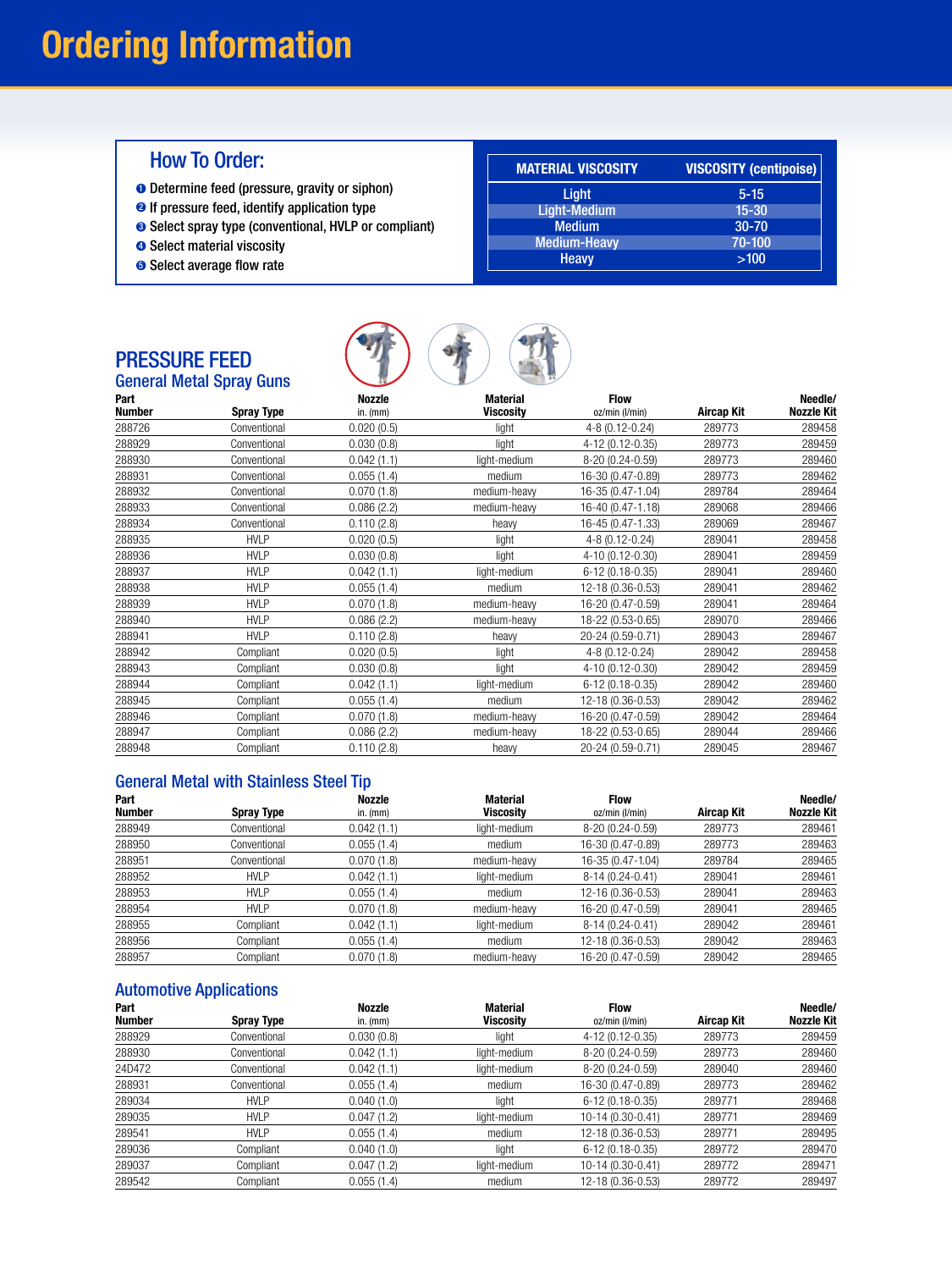

## PRESSURE FEED Wood Applications

| --------- <del>----------</del> |                   |                             |                              |                               |            |                       |
|---------------------------------|-------------------|-----------------------------|------------------------------|-------------------------------|------------|-----------------------|
| Part<br><b>Number</b>           | <b>Spray Type</b> | <b>Nozzle</b><br>in. $(mm)$ | <b>Material</b><br>Viscositv | <b>Flow</b><br>oz/min (l/min) | Aircap Kit | Needle/<br>Nozzle Kit |
| 288958                          | Conventional      | 0.020(0.5)                  | light                        | 4-8 (0.12-0.24)               | 288862     | 289472                |
| 288959                          | Conventional      | 0.030(0.8)                  | light                        | 4-12 (0.12-0.35)              | 288862     | 289473                |
| 289109                          | Conventional      | 0.040(1.0)                  | light                        | 8-20 (0.24-0.59)              | 288862     | 289474                |
| 288960                          | <b>HVLP</b>       | 0.020(0.5)                  | light                        | 4-8 (0.12-0.24)               | 288864     | 289472                |
| 288961                          | <b>HVLP</b>       | 0.030(0.8)                  | light                        | 4-10 (0.12-0.30)              | 288864     | 289473                |
| 289110                          | <b>HVLP</b>       | 0.040(1.0)                  | light                        | $6-12(0.18-0.35)$             | 288864     | 289474                |
| 288962                          | Compliant         | 0.020(0.5)                  | light                        | 4-8 (0.12-0.24)               | 288863     | 289472                |
| 288963                          | Compliant         | 0.030(0.8)                  | light                        | 4-10 (0.12-0.30)              | 288863     | 289473                |
| 289111                          | Compliant         | 0.040(1.0)                  | light                        | $6-12(0.18-0.35)$             | 288863     | 289474                |

## High Wear Applications

| Part   |                   | <b>Nozzle</b> | <b>Material</b>  | <b>Flow</b>       |                   | Needle/           |
|--------|-------------------|---------------|------------------|-------------------|-------------------|-------------------|
| Number | <b>Spray Type</b> | in. $(mm)$    | <b>Viscosity</b> | oz/min (I/min)    | <b>Aircap Kit</b> | <b>Nozzle Kit</b> |
| 288973 | Conventional      | 0.059(1.5)    | medium           | 16-35 (0.47-0.95) | 288861            | 289478            |
| 288974 | Conventional      | 0.070(1.8)    | medium-heavy     | 16-35 (0.47-1.04) | 289049            | 289479            |
| 288975 | Conventional      | 0.086(2.2)    | medium-heavy     | 16-40 (0.47-1.18) | 289049            | 289480            |
| 289982 | Conventional      | 0.110(2.8)    | heavy            | 16-45 (0.47-1.33) | 289049            | 289980            |
| 288976 | <b>HVLP</b>       | 0.059(1.5)    | medium           | 14-18 (0.41-0.53) | 289115            | 289481            |
| 288977 | <b>HVLP</b>       | 0.070(1.8)    | medium-heavy     | 16-20 (0.47-0.59) | 289325            | 289482            |
| 288978 | <b>HVLP</b>       | 0.086(2.2)    | medium-heavy     | 18-22 (0.53-0.65) | 289325            | 289483            |
| 289983 | <b>HVLP</b>       | 0.110(2.8)    | heavy            | 20-24 (0.59-0.71) | 289325            | 289981            |
| 288979 | Compliant         | 0.059(1.5)    | medium           | 14-18 (0.41-0.53) | 289050            | 289481            |
| 288980 | Compliant         | 0.070(1.8)    | medium-heavy     | 16-20 (0.47-0.59) | 289327            | 289482            |
| 288981 | Compliant         | 0.086(2.2)    | medium-heavy     | 18-22 (0.53-0.65) | 289327            | 289483            |
| 289984 | Compliant         | 0.110(2.8)    | heaw             | 20-24 (0.59-0.71) | 289327            | 289981            |

## Waterborne Applications

| Part   |                   | <b>Nozzle</b> | <b>Material</b>  | <b>Flow</b>       |            | Needle/           |
|--------|-------------------|---------------|------------------|-------------------|------------|-------------------|
| Number | <b>Spray Type</b> | in. $(mm)$    | <b>Viscosity</b> | oz/min (I/min)    | Aircap Kit | <b>Nozzle Kit</b> |
| 288964 | Conventional      | 0.030(0.8)    | light            | 4-12 (0.12-0.35)  | 289046     | 289475            |
| 288965 | Conventional      | 0.042(1.1)    | light-medium     | 8-20 (0.24-0.59)  | 289046     | 289476            |
| 288966 | Conventional      | 0.055(1.4)    | medium           | 16-30 (0.47-0.89) | 289046     | 289477            |
| 288967 | <b>HVLP</b>       | 0.030(0.8)    | light            | 4-10 (0.12-0.30)  | 289047     | 289475            |
| 288968 | <b>HVLP</b>       | 0.042(1.1)    | light-medium     | 8-14 (0.24-0.41)  | 289047     | 289476            |
| 288969 | <b>HVLP</b>       | 0.055(1.4)    | medium           | 12-18 (0.36-0.53) | 289047     | 289477            |
| 288970 | Compliant         | 0.030(0.8)    | light            | 4-10 (0.12-0.30)  | 289048     | 289475            |
| 288971 | Compliant         | 0.042(1.1)    | light-medium     | 8-14 (0.24-0.41)  | 289048     | 289476            |
| 288972 | Compliant         | 0.055(1.4)    | medium           | 12-18 (0.36-0.53) | 289048     | 289477            |

## Adhesive Applications

| Part<br><b>Number</b> | Sprav Tvpe   | Nozzle<br>in. (mm) | <b>Material</b><br><b>Viscosity</b> | Flow<br>oz/min (I/min) | Aircap Kit | Needle/<br><b>Nozzle Kit</b> |
|-----------------------|--------------|--------------------|-------------------------------------|------------------------|------------|------------------------------|
| 288982                | Conventional | ა.051<br>(1.3)     | medium                              | 14-25 (0.41-0.74)      | 28905      | 289484                       |
| 288983                | Conventional | 0.070(1.8)         | medium-heavy                        | 16-35 (0.47-1.04)      | 289051     | 289485                       |

### Spatter Applications

| Part          |               | Nozzie         | <b>Material</b>  | Flow           |                   | Needle/           |  |
|---------------|---------------|----------------|------------------|----------------|-------------------|-------------------|--|
| <b>Number</b> | Sprav<br>Type | $in.$ ( $mm$ ) | <b>Viscosity</b> | oz/min (I/min) | <b>Aircap Kit</b> | <b>Nozzle Kit</b> |  |
| 288985        | <b>HVLP</b>   | 0.042<br>.     | liaht-medium     | 0.41           | 289053            | 289460            |  |

## Air Brush Applications

| Part          |              | Nozzle     | <b>Material</b>  | Flow           |            | Needle/           |
|---------------|--------------|------------|------------------|----------------|------------|-------------------|
| <b>Number</b> | Spray Type   | $in.$ (mm) | <b>Viscosity</b> | oz/min (I/min) | Aircap Kit | <b>Nozzle Kit</b> |
| 24F202        | Conventional | U.U42<br>. | 'iaht-medium     | '24-l<br>.41   | 24D705     | 289460            |

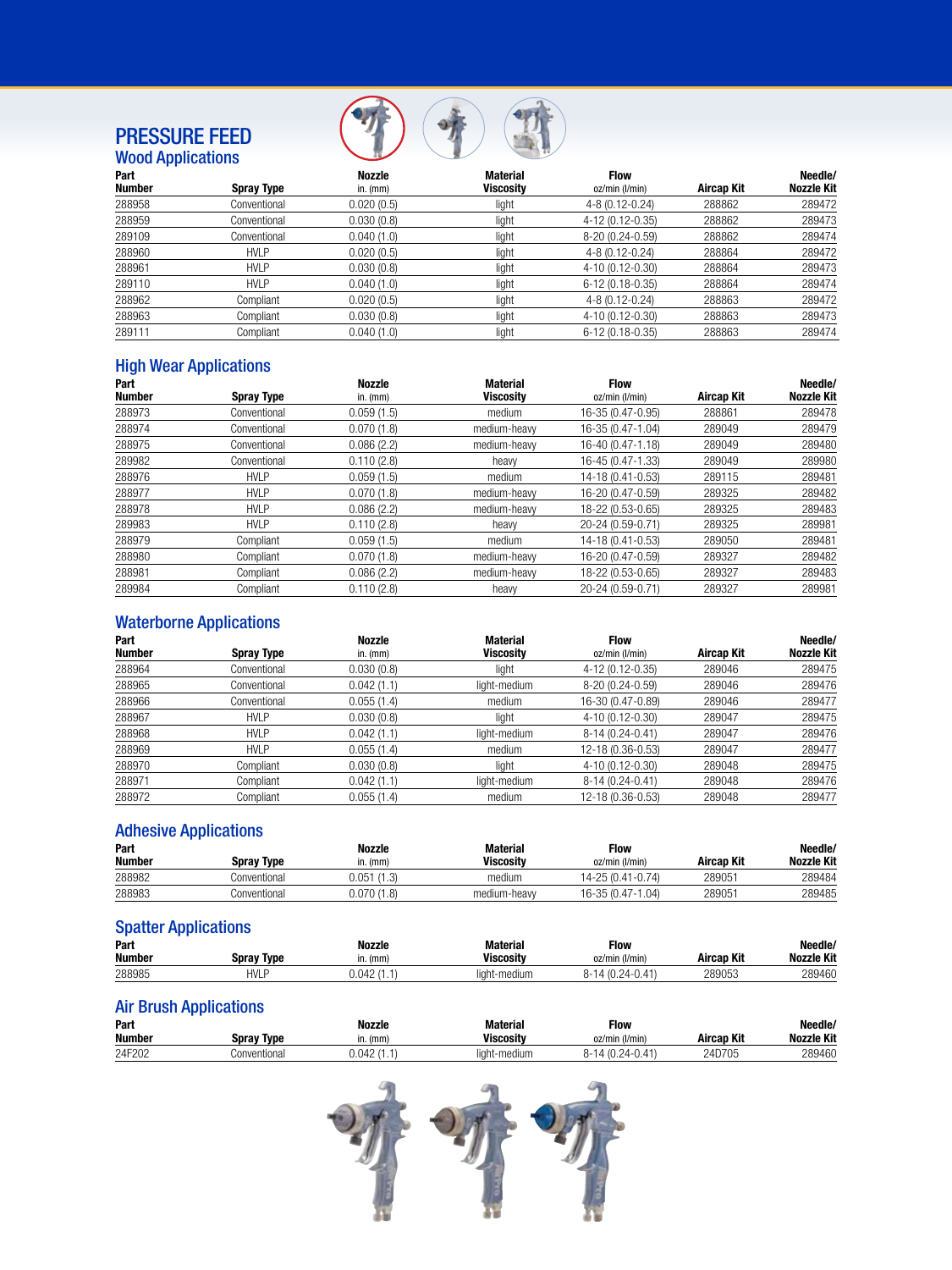# Ordering Information

| <b>GRAVITY FEED</b><br><b>Without Cup</b> | -71               |                      |                                     |                               |                   |                       |
|-------------------------------------------|-------------------|----------------------|-------------------------------------|-------------------------------|-------------------|-----------------------|
| Part<br><b>Number</b>                     | <b>Spray Type</b> | Nozzle<br>in. $(mm)$ | <b>Material</b><br><b>Viscositv</b> | <b>Flow</b><br>oz/min (I/min) | <b>Aircap Kit</b> | Needle/<br>Nozzle Kit |
| 289002                                    | Conventional      | 0.055(1.4)           | light-medium                        | 4-10 (0.12-0.30)              | 289773            | 289493                |
| 289003                                    | Conventional      | 0.070(1.8)           | light-medium                        | 8-12 (0.24-0.36)              | 289773            | 289494                |
| 289005                                    | <b>HVLP</b>       | 0.055(1.4)           | light-medium                        | $3-5(0.09-0.15)$              | 289771            | 289495                |
| 289006                                    | <b>HVLP</b>       | 0.070(1.8)           | light-medium                        | 4-6 (0.12-0.18)               | 289771            | 289496                |
| 289008                                    | Compliant         | 0.055(1.4)           | light-medium                        | $3-5(0.09-0.15)$              | 289772            | 289497                |
| 289009                                    | Compliant         | 0.070(1.8)           | light-medium                        | 4-6 (0.12-0.18)               | 289772            | 289498                |

 $\bigcap$ 

## With Plastic Gravity Cup

| Part   |                   | Nozzle     | <b>Material</b>  | <b>Flow</b>      |            | Needle/    |
|--------|-------------------|------------|------------------|------------------|------------|------------|
| Number | <b>Spray Type</b> | in. $(mm)$ | <b>Viscosity</b> | oz/min (I/min)   | Aircap Kit | Nozzle Kit |
| 289011 | Conventional      | 0.055(1.4) | light-medium     | 4-10 (0.12-0.30) | 289773     | 289493     |
| 289012 | Conventional      | 0.070(1.8) | light-medium     | 8-12 (0.24-0.36) | 289773     | 289494     |
| 289014 | <b>HVLP</b>       | 0.055(1.4) | light-medium     | $3-5(0.09-0.15)$ | 289771     | 289495     |
| 289015 | <b>HVLP</b>       | 0.070(1.8) | light-medium     | $4-6(0.12-0.18)$ | 289771     | 289496     |
| 289017 | Compliant         | 0.055(1.4) | light-medium     | $3-5(0.09-0.15)$ | 289772     | 289497     |
| 289018 | Compliant         | 0.070(1.8) | light-medium     | $4-6(0.12-0.18)$ | 289772     | 289498     |

# With 3M™ PPS™ Cup

| Part          |                   | <b>Nozzle</b> | Material     | <b>Flow</b>      |            | Needle/           |
|---------------|-------------------|---------------|--------------|------------------|------------|-------------------|
| <b>Number</b> | <b>Spray Type</b> | in. $(mm)$    | Viscosity    | oz/min (I/min)   | Aircap Kit | <b>Nozzle Kit</b> |
| 289020        | Conventional      | 0.055(1.4)    | light-medium | 4-10 (0.12-0.30) | 289773     | 289493            |
| 289021        | Conventional      | 0.070(1.8)    | light-medium | 8-12 (0.24-0.36) | 289773     | 289494            |
| 289023        | <b>HVLP</b>       | 0.055(1.4)    | light-medium | $3-5(0.09-0.15)$ | 289771     | 289495            |
| 289024        | <b>HVLP</b>       | 0.070(1.8)    | light-medium | 4-6 (0.12-0.18)  | 289771     | 289496            |
| 289026        | Compliant         | 0.055(1.4)    | light-medium | $3-5(0.09-0.15)$ | 289772     | 289497            |
| 289027        | Compliant         | 0.070(1.8)    | light-medium | 4-6 (0.12-0.18)  | 289772     | 289498            |

### SIPHON FEED Without Siphon Cup\*





| $\cdots$       |                                                      | -                    |                              |                               |            |                              |
|----------------|------------------------------------------------------|----------------------|------------------------------|-------------------------------|------------|------------------------------|
| Part<br>Number | <b>Spray Type</b>                                    | Nozzle<br>in. $(mm)$ | <b>Material</b><br>Viscosity | <b>Flow</b><br>oz/min (I/min) | Aircap Kit | Needle/<br><b>Nozzle Kit</b> |
| 289991         | Conventional                                         | 0.055(1.4)           | light-medium                 | 4-10 (0.12-0.30)              | 289769     | 289487                       |
| 289992         | Conventional                                         | 0.070(1.8)           | light-medium                 | 8-12 (0.24-0.36)              | 289769     | 289488                       |
| 289993         | <b>HVLP</b>                                          | 0.055(1.4)           | light-medium                 | $3-5(0.09-0.15)$              | 289435     | 289489                       |
| 289994         | <b>HVLP</b>                                          | 0.070(1.8)           | light-medium                 | 4-6 (0.12-0.18)               | 289435     | 289490                       |
| 289995         | Compliant                                            | 0.055(1.4)           | light-medium                 | $3-5(0.09-0.15)$              | 289768     | 289491                       |
| 289996         | Compliant                                            | 0.070(1.8)           | light-medium                 | 4-6 (0.12-0.18)               | 289768     | 289492                       |
|                | * Durchase 2MTM DDCTM aup er olyminum aup separately |                      |                              |                               |            |                              |

*\* Purchase 3M™ PPS™ cup or aluminum cup separately*

### With Metal Siphon Cup

| Part   |                   | Nozzle     | Material         | <b>Flow</b>       |            | Needle/    |
|--------|-------------------|------------|------------------|-------------------|------------|------------|
| Number | <b>Spray Type</b> | $in.$ (mm) | <b>Viscosity</b> | oz/min (I/min)    | Aircap Kit | Nozzle Kit |
| 289028 | Conventional      | 0.055(1.4) | light-medium     | 4-10 (0.12-0.30)  | 289769     | 289487     |
| 289029 | Conventional      | 0.070(1.8) | light-medium     | $8-12(0.24-0.36)$ | 289769     | 289488     |
| 289030 | HVLP              | 0.055(1.4) | light-medium     | $3-5(0.09-0.15)$  | 289435     | 289489     |
| 289031 | <b>HVLP</b>       | 0.070(1.8) | light-medium     | 4-6 (0.12-0.18)   | 289435     | 289490     |
| 289032 | Compliant         | 0.055(1.4) | light-medium     | $3-5(0.09-0.15)$  | 289768     | 289491     |
| 289033 | Compliant         | 0.070(1.8) | light-medium     | $4-6(0.12-0.18)$  | 289768     | 289492     |

# NEEDLE TIP IDENTIFICATION

Select needle tips for the AirPro guns now have markings for identification. The PEEK tips have grooves at the base to indicate its size.

| 5-Pack Part<br><b>Number</b> | <b>Needle Tip Size</b><br>in (mm) | # of<br><b>Grooves</b> |
|------------------------------|-----------------------------------|------------------------|
| 289350                       | 0.020(0.5)                        |                        |
| 288183                       | 0.030(0.8)                        |                        |
| 288184                       | $0.040 - 0.042$ (1.0-1.1)         | 3                      |
| 288185                       | $0.051 - 0.055(1.3 - 1.4)$        |                        |
| 288187                       | 0.070(1.8)                        | 5                      |
| 288984                       | Siphon Conv/Compliant             |                        |
| 289001                       | Gravity and Siphon HVLP           |                        |



### Tips without Grooves

| 5-Pack Part<br>Number | <b>Needle Tip Size</b><br>in (mm) | <b>Material of</b><br><b>Construction</b> |
|-----------------------|-----------------------------------|-------------------------------------------|
| 289004                | 0.086(2.2)                        | <b>PFFK</b>                               |
| 289007                | 1.10(2.8)                         | <b>PFFK</b>                               |
| 24F484                | 0.030(0.8)                        | <b>Stainless Steel</b>                    |
| 289010                | 0.042(1.1)                        | <b>Stainless Steel</b>                    |
| 289013                | $0.055 - 0.070(1.4 - 1.8)$        | <b>Stainless Steel</b>                    |
|                       |                                   |                                           |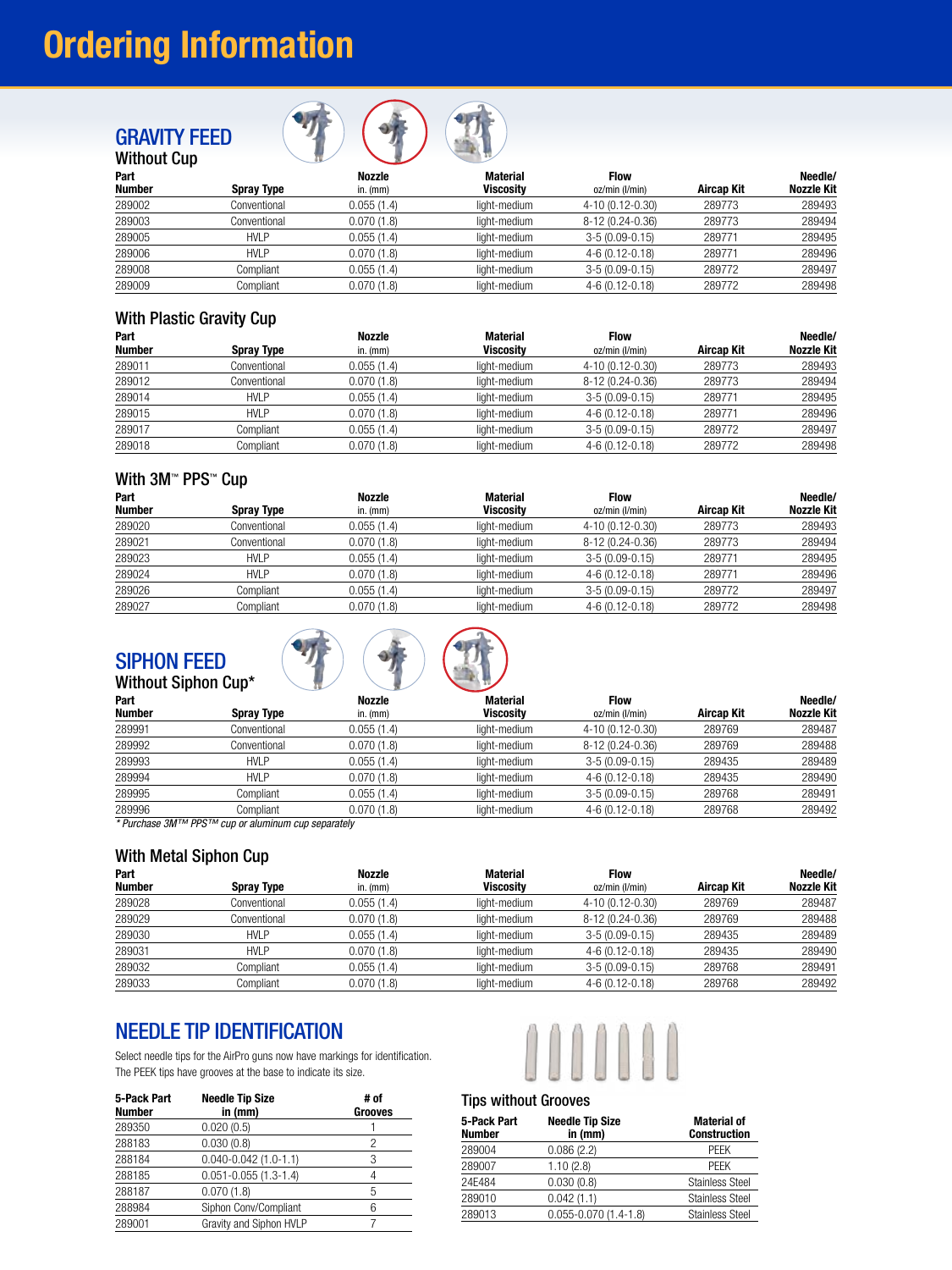# Accessories & Technical Specifications

#### **HOSE**

### 239631 4 ft (1.2 m) Air Whip Hose Assembly

Max. working pressure: 100 psi (0.7 MPa, 7 bar). ID: 5/16 in (7.9 mm) Swivel: 1/4 npsm(f), nitrile

239636 15 ft (4.6 m) Air Hose Assembly Max. working pressure: 100 psi (0.7 MPa, 7 bar). ID: 5/16 in (7.9 mm) Swivel: 1/4 npsm(f), nitrile

239637 25 ft (7.6 m) Air Hose Assembly Max. working pressure: 100 psi (0.7 MPa, 7 bar). ID: 5/16 in (7.9 mm) Swivel: 1/4 npsm(f), nitrile

#### 239655 Air Swivel Inlet Fitting

- 239622 4 ft (1.2m) Fluid Whip Hose Assembly Max. working pressure: 100 psi (0.7 MPa, 7 bar). ID: 3/16 in (4.8 mm). 3/8 npsm(fbe), nylon with polyurethane cover
- 239633 15 ft (4.6 m) Fluid Hose Assembly Max. working pressure: 100 psi (0.7 MPa, 7 bar). ID: 3/16 in (4.8 mm). 3/8 npsm(fbe), nylon with polyurethane cover
- 239634 25 ft (7.6 m) Fluid Hose Assembly Max. working pressure: 100 psi (0.7 MPa, 7 bar). ID: 3/16 in (4.8 mm). 3/8 npsm(fbe), nylon with polyurethane cover

#### AIR VALVES

234784 Air Control Valve Kit (Cheater Valve) with Gauge Attaches to any HVLP spray gun for precise air pressure setting with a 0-160 psi gauge

235119 Gun Air Regulator Assembly 0-100 psi

#### SIPHON FEED GUN KITS

24C173 0.086 in (2.2 mm) Conventional Aircap 24C175 0.086 in (2.2 mm) Conventional Needle and Nozzle Kit

#### CLEANING KITS

105749 Cleaning Brush

111265 4 oz Gun Lubricant (non-silicone) 15C161 Ultimate Gun Cleaning Kit

Includes brushes and tools for maintenance



#### AIR PRESSURE VERIFICATION KIT

 For use in checking aircap atomizing air pressure. Not to be used for actual spraying. Note: To be HVLP compliant, the atomizing air pressure must not exceed 10 psi (70 MPa, 0.7 bar).

#### ORIFICE SIZE IN INCHES (mm)

|        | 289563 General Metal 0.020 - 0.070 in (0.5 - 1.8 mm) |
|--------|------------------------------------------------------|
| 289564 | General Metal 0.086 in (2.2 mm)                      |
| 289565 | General Metal 0.110 (2.8 mm)                         |
| 289566 | Mood                                                 |
| 289567 | Waterborne                                           |
| 289568 | High Wear 0.059 in (1.5 mm)                          |
| 289569 | High Wear 0.070 - 0.086 in (1.8 - 2.2 mm)            |
| 289803 | Automotive and Gravity Feed                          |
| 289589 | Siphon Feed                                          |
|        |                                                      |

#### GRAVITY, SIPHON AND PRESSURE CUPS

289770 23 oz (650 cc) Gravity Cup, Plastic

- 289797 23 oz (650 cc) Gravity Cup, Aluminum
- 289802 34 oz (1 l) Gravity Cup, Aluminum
- 192407 Gravity Cup Holder
- 244130 1 qt (0.9 l) Siphon Cup, Aluminum

#### 239802 1 qt (0.9 l) SST Pressure Cup with Single Air Regultor

 Includes a pressure relief valve and a single cup air regulator and gauge.

239803 1 qt (0.9 l) SST Pressure Cup with Double Air Regulator

> Includes a pressure relief valve, a 0-100 psi (0-0.7 MPa, 0-7 bar) air regulator for gun atomization, and 0-15 psi (0-104 kPa, 0-1.0 bar) air regulator for the cup air supply.

### 239804 1 qt (0.9 l) Remote SST Pressure Cup

Includes air pressure regulator and gauge, 4 ft (1.2 m) length air and fluid hose with 1/4 npsm(f) swivel ends, pressure relief valve and rigid hook handle.

#### 288776 2 qt (1.9 l) Remote Aluminum Pressure Cup 240266 Disposable Polyethylene Cup Liners

1 qt (0.9 l) capacity, paint and solvent resistant. Must be used with pressure and siphon cups. 40 liners.

### 3M's PPS<sup>™</sup> Paint Preparation System Accessories from Graco For use with gravity and siphon feed guns

#### 6 oz (150 ml) 3M™ PPS™

234941 Cup and Collar (box of 8) 234940 Lid and Liner (box of 50) 234942 Measurement Insert (box of 50)

### 25 oz (650 ml) 3M™ PPS™

234771 Cup and Collar (box of 8) 234772 Lid and Liner (box of 50) 15F531 Measurement Insert (box of 100)

### 32 oz (850 ml) 3M™ PPS™

234937 Cup and Collar (box of 4) 234938 Lid and Liner (box of 25) 234939 Measurement Insert (box of 100)

#### 289486 Gravity Kit (25 oz)

One each: cup, collar, lid, liner, adapter 289795 3M™ PPS™ Gravity Feed Adapter

#### 234773 Siphon Kit (25 oz)

One each: cup, collar, lid, liner, adapter 289405 3M™ PPS™ Siphon Feed Adapter

#### 310693 Instruction Manual



# Technical Specifications

| Maximum HVLP/Compliant Inbound Air Pressure*                     |  |
|------------------------------------------------------------------|--|
|                                                                  |  |
|                                                                  |  |
| Air Consumption                                                  |  |
| Conventional General Metal @ 36 psi (0.25 MPa, 2.5 bar) 12.6 cfm |  |
| HVLP General Metal @ 19 psi (0.13 MPa, 1.3 bar)  14.9 cfm        |  |
| Compliant General Metal @ 29 psi (0.2 MPa, 2.0 bar)  11.7 cfm    |  |

|                    | Fluid and Air Operating Temperature Range 32°-109°F (0°-43°C) |
|--------------------|---------------------------------------------------------------|
|                    |                                                               |
|                    |                                                               |
|                    |                                                               |
|                    |                                                               |
| Instruction manual |                                                               |
|                    |                                                               |
|                    |                                                               |
|                    |                                                               |
|                    |                                                               |

*\* Produces 10 psi (0.07 MPa, 0.7 bar) spraying pressure at aircap*

*\*\* Dependent on application type*